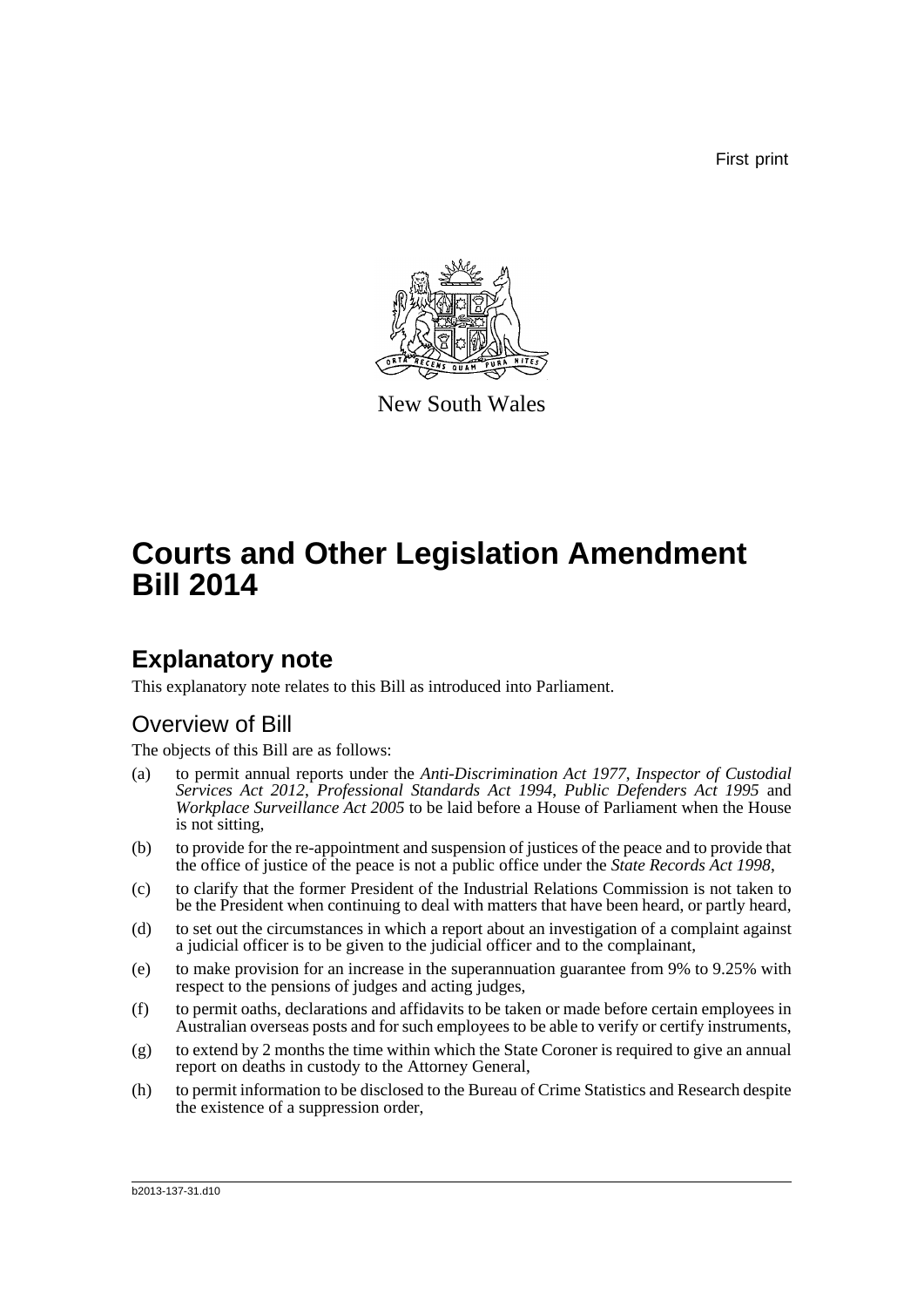- (i) to provide for the qualifications required to be held by commissioners of the Land and Environment Court with respect to matters under the *Aboriginal Land Rights Act 1983*,
- (j) to clarify the application of a provision of the *Supreme Court Act 1970* that stays the execution of sentences.

### Outline of provisions

**Clause 1** sets out the name (also called the short title) of the proposed Act.

**Clause 2** provides for the commencement of the proposed Act on the date of assent to the proposed Act, except for amendments to the *Judges' Pensions Act 1953* which are taken to have commenced on 1 July 2013.

#### **Schedule 1 Amendments relating to annual reports**

**Schedule 1** amends the *Anti-Discrimination Act 1977*, the *Inspector of Custodial Services Act 2012*, the *Professional Standards Act 1994*, the *Public Defenders Act 1995* and the *Workplace Surveillance Act 2005* to permit the annual report that is required to be prepared under each of those Acts to be laid before a House of Parliament when the House is not sitting. This is consistent with the process under the *Annual Reports (Departments) Act 1985* and the *Annual Reports (Statutory Bodies) Act 1984* which cover a significant number of annual reports required to be prepared by Government departments and statutory bodies.

#### **Schedule 2 Amendments relating to justices of the peace**

**Schedule 2.1** amends the *Justices of the Peace Act 2002* to permit regulations to be made to provide for the extension or shortening of the term of office of particular justices of the peace. It is envisaged that this will be used for the purpose of ensuring that the workload of processing appointments and re-appointments of justices of the peace is more evenly spread (it should be noted that there are currently more than 90,000 justices of the peace in New South Wales). The proposed amendments also provide for the suspension of a person from the office of justice of the peace if the person is charged with certain offences, or if there are circumstances in which the person may be removed from office or in other circumstances prescribed by regulations made under that Act. The proposed amendments also provide for regulations under the *Justices of the Peace Act 2002* to contain provisions of a savings or transitional nature consequent on the enactment of that Act or any Act that amends that Act (including the proposed Act).

**Schedule 2.2** amends the *State Records Act 1998* to provide that the office of justice of the peace is not a public office for the purposes of that Act and is therefore not subject to the records management responsibilities under that Act.

#### **Schedule 3 Amendments relating to judicial officers**

**Schedule 3.1** amends the *Industrial Relations Act 1996* to clarify that a former President of the Industrial Relations Commission of New South Wales who continues to deal with matters relating to proceedings that have been heard, or partly heard, cannot exercise the functions of the President and nor is the former President taken to be the President.

**Schedule 3.2** amends the *Judges' Pensions Act 1953* to take account of the increase in the superannuation guarantee from 9% to 9.25% on 1 July 2013. The proposed amendments allow for future changes to the superannuation guarantee to be taken into account without the need for further amendment to that Act. The proposed amendments also provide for regulations under the *Judges' Pensions Act 1953* to contain provisions of a savings or transitional nature consequent on the enactment of that Act or any Act that amends that Act (including the proposed Act).

**Schedule 3.3** amends the *Judicial Officers Act 1986* to require the Conduct Division of the Judicial Commission to provide a report to the Judicial Commission of how it has dealt with a complaint about a judicial officer that has been referred to it. The Judicial Commission must give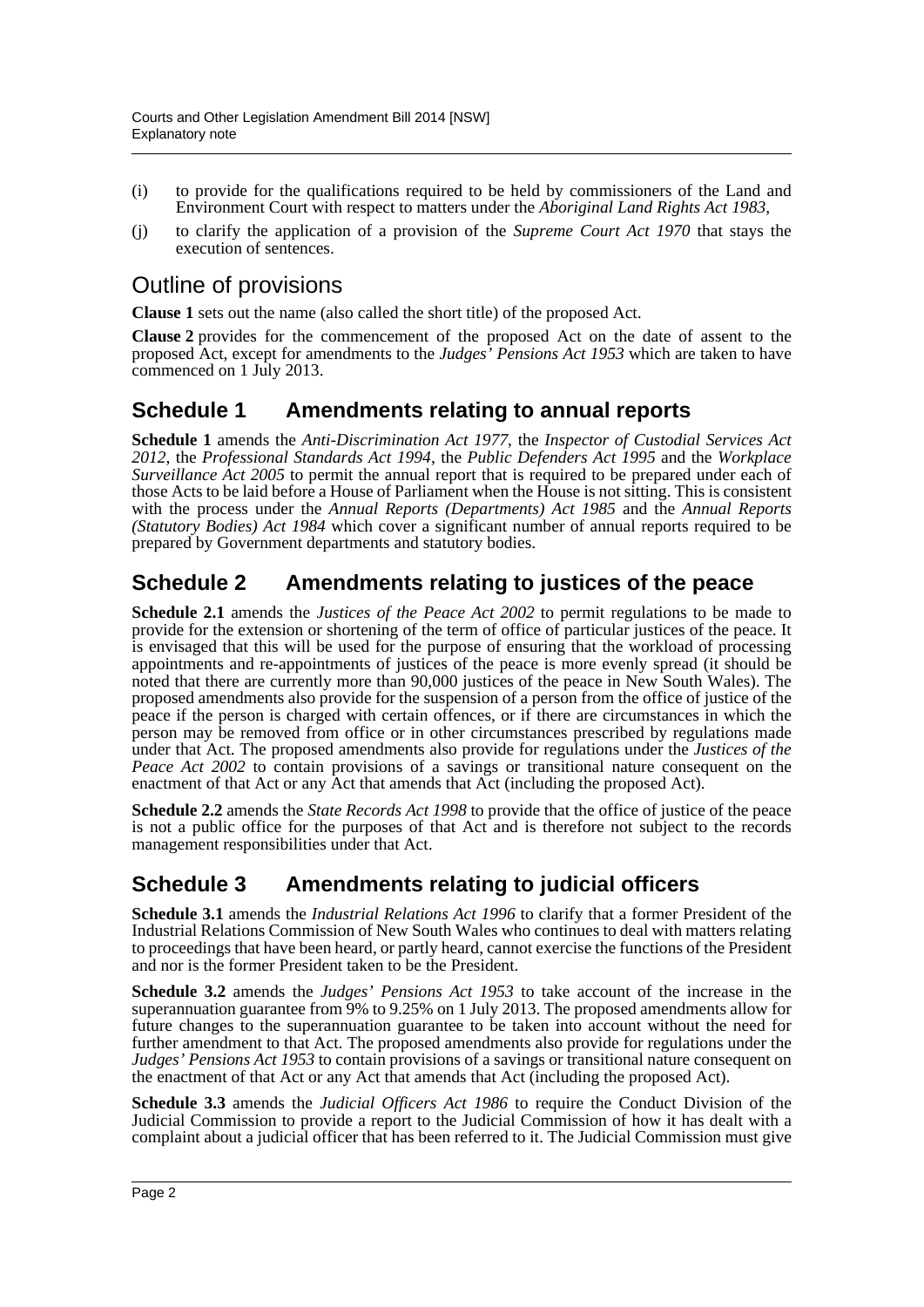a copy of the report to the judicial officer concerned and may give a copy of the report (or a summary of the report) to the complainant unless the Conduct Division has notified the Judicial Commission that this should not occur. The proposed amendments also provide for regulations under the *Judicial Officers Act 1986* to contain provisions of a savings or transitional nature consequent on the enactment of that Act or any Act that amends that Act (including the proposed Act).

#### **Schedule 4 Amendments relating to consular officers**

**Schedule 4** amends the *Oaths Act 1900*, the *Conveyancing Act 1919* and the *Powers of Attorney Regulation 2011* to expand the class of persons who are to be Australian Consular Officers for the purposes of certain provisions of those Acts and Regulation. Australian Consular Officers now include those employees of the Commonwealth or of the Australian Trade Commission who have been authorised by the Secretary of the Commonwealth Department of Foreign Affairs and Trade. This means that oaths, declarations or affidavits can now be taken or made before any such person for the purposes of the *Oaths Act 1900* and any such person can verify or certify instruments under the *Conveyancing Act 1919* or the *Powers of Attorney Regulation 2011*.

#### **Schedule 5 Other amendments**

**Schedule 5.1** amends the *Coroners Act 2009* to extend, by 2 months, the period within which the State Coroner is in each year to make an annual report to the Attorney General containing a summary of the details of the deaths or suspected deaths that have occurred in custody or as a result of police operations.

**Schedule 5.2** amends the *Court Suppression and Non-publication Orders Act 2010* to permit the disclosure of information to the Bureau of Crime Statistics and Research despite the existence of a suppression order under that Act.

**Schedule 5.3** amends the *Land and Environment Court Act 1979* to provide that a Commissioner can hear matters under the *Aboriginal Land Rights Act 1983* if the Commissioner has suitable knowledge of matters concerning land rights for Aborigines and qualifications and experience suitable for the determination of disputes involving Aborigines. Any such Commissioner who has no other qualification that would permit the person to be appointed as a Commissioner may only exercise functions under the *Land and Environment Court Act 1979* in relation to proceedings under the *Aboriginal Land Rights Act 1983*.

**Schedule 5.4** amends section 69C (Stay of execution of conviction, order or sentence pending review) of the *Supreme Court Act 1970* to make it clear that section 69C (2) applies to stay the execution of a sentence and to stay the execution of an order. The amendment to that subsection also provides that an apprehended violence order is not stayed. Section 69C is also amended to clarify that a reference in that section to a person who is in custody includes a reference to a person who is the subject of an intensive correction order or home detention order.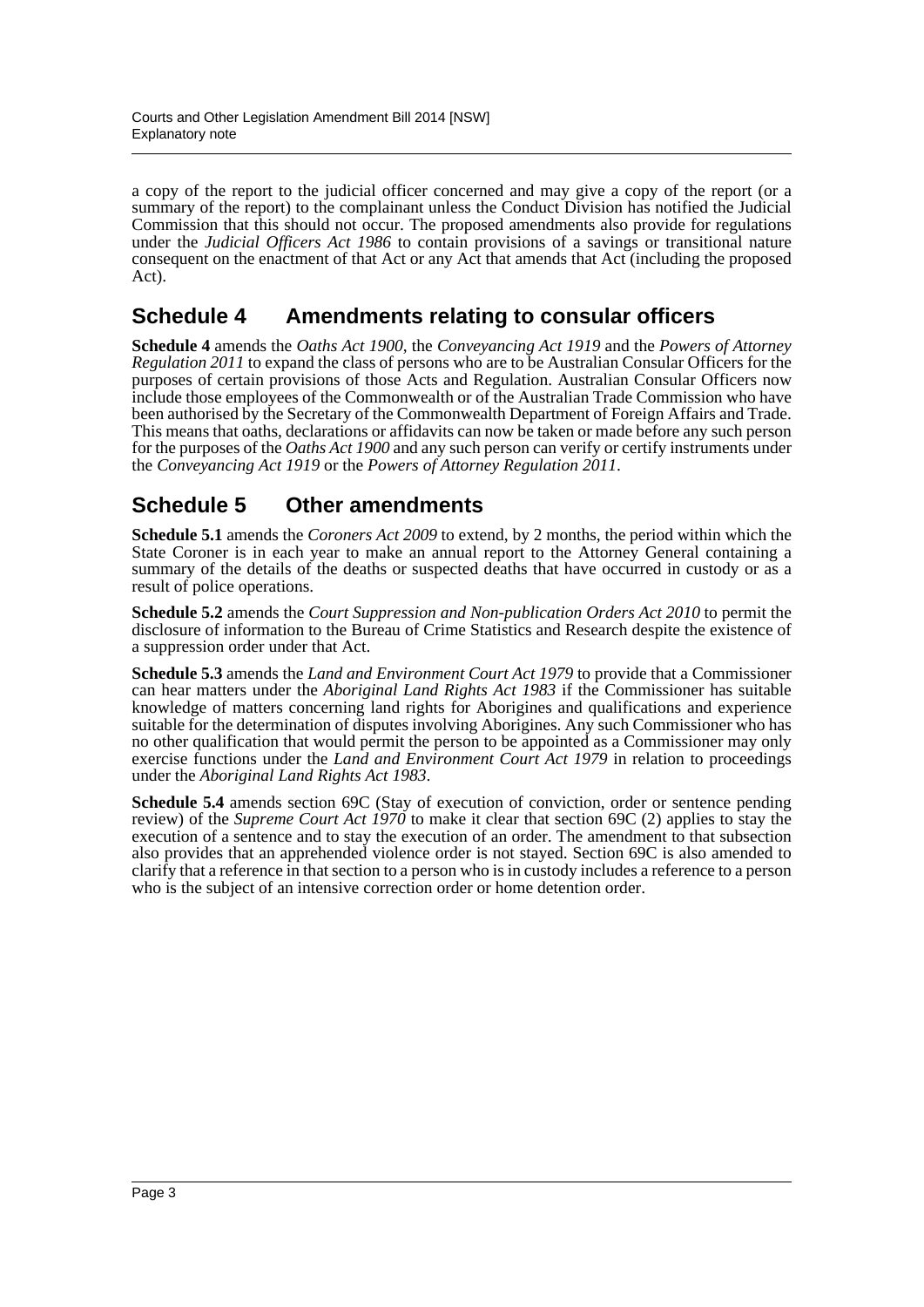First print



New South Wales

## **Courts and Other Legislation Amendment Bill 2014**

### **Contents**

|            |                                              | Page |
|------------|----------------------------------------------|------|
|            |                                              |      |
|            | Name of Act                                  | 2    |
| 2          | Commencement                                 | 2    |
| Schedule 1 | Amendments relating to annual reports        | 3    |
| Schedule 2 | Amendments relating to justices of the peace | 6    |
| Schedule 3 | Amendments relating to judicial officers     | 8    |
| Schedule 4 | Amendments relating to consular officers     | 10   |
| Schedule 5 | Other amendments                             | 11   |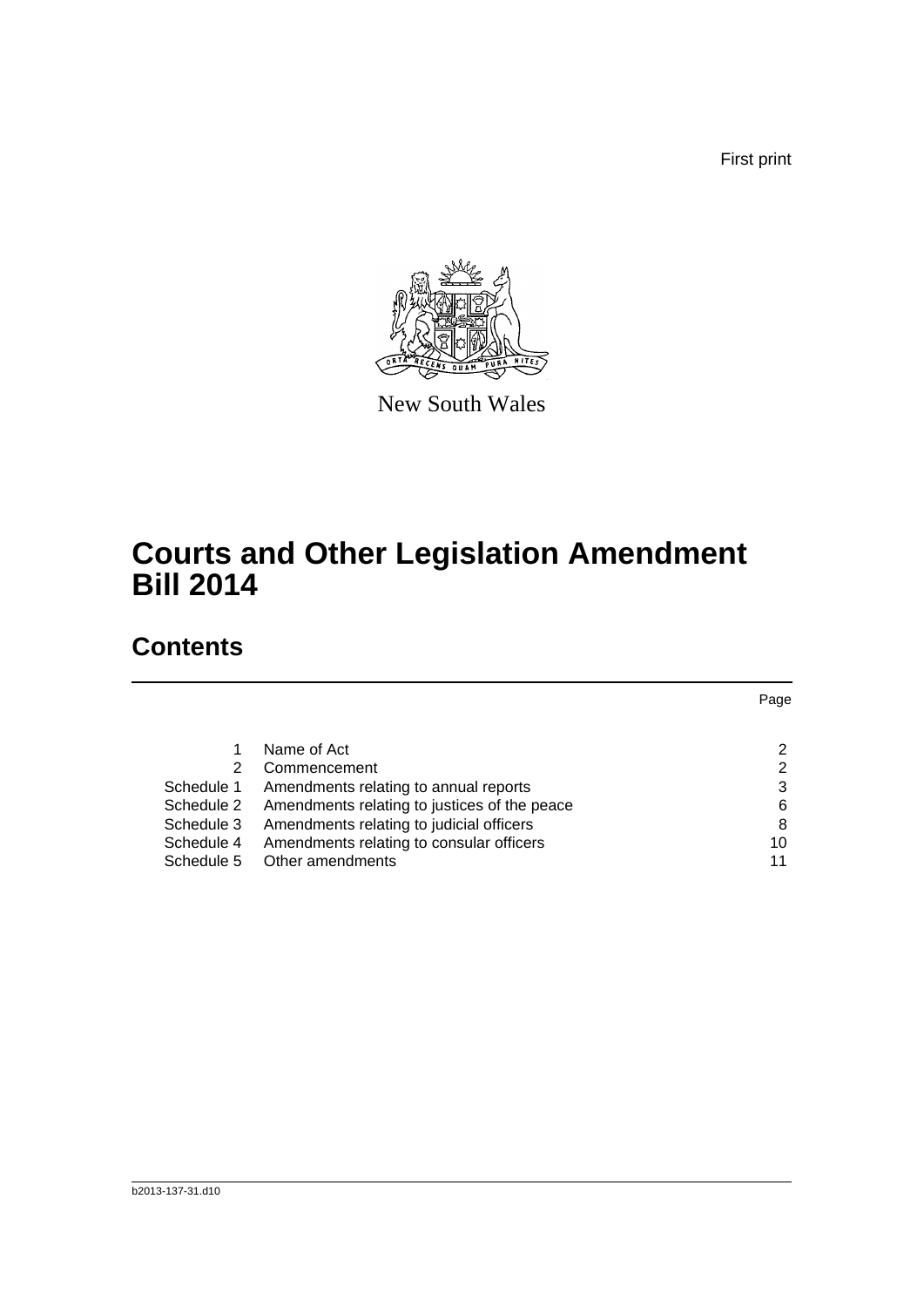

New South Wales

## **Courts and Other Legislation Amendment Bill 2014**

No , 2014

#### **A Bill for**

An Act to make miscellaneous amendments to certain legislation with respect to annual reports, justices of the peace, judicial and consular officers and certain other legislation administered by the Attorney General.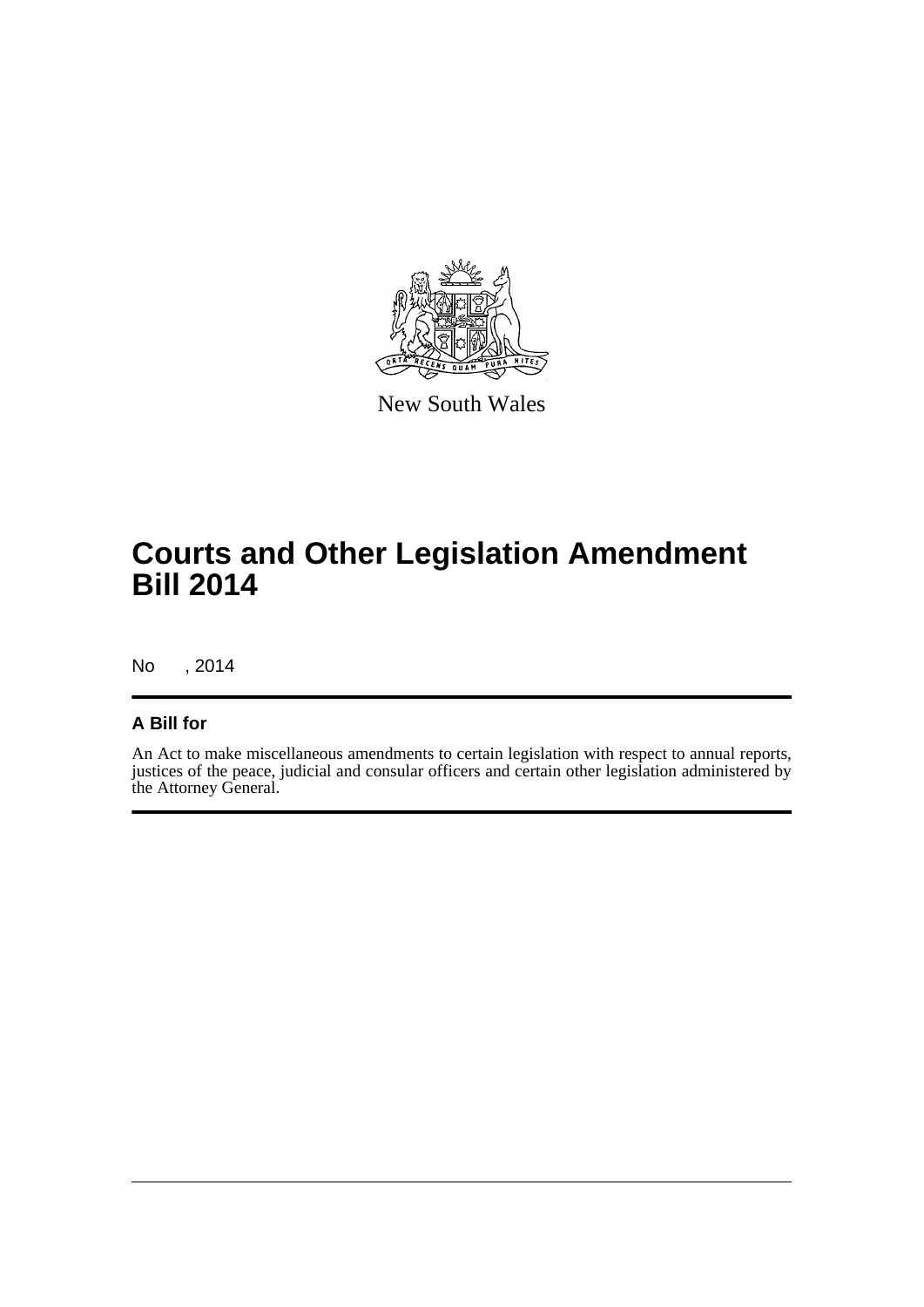Courts and Other Legislation Amendment Bill 2014 [NSW]

<span id="page-5-1"></span><span id="page-5-0"></span>

|     | The Legislature of New South Wales enacts:                                                       | 1      |
|-----|--------------------------------------------------------------------------------------------------|--------|
|     | Name of Act                                                                                      | 2      |
|     | This Act is the Courts and Other Legislation Amendment Act 2014.                                 | 3      |
|     | <b>Commencement</b>                                                                              | 4      |
| (1) | This Act commences on the date of assent to this Act except as provided by<br>subsection $(2)$ . | 5<br>6 |
| (2) | Schedule 3.2 is taken to have commenced on 1 July 2013.                                          | 7      |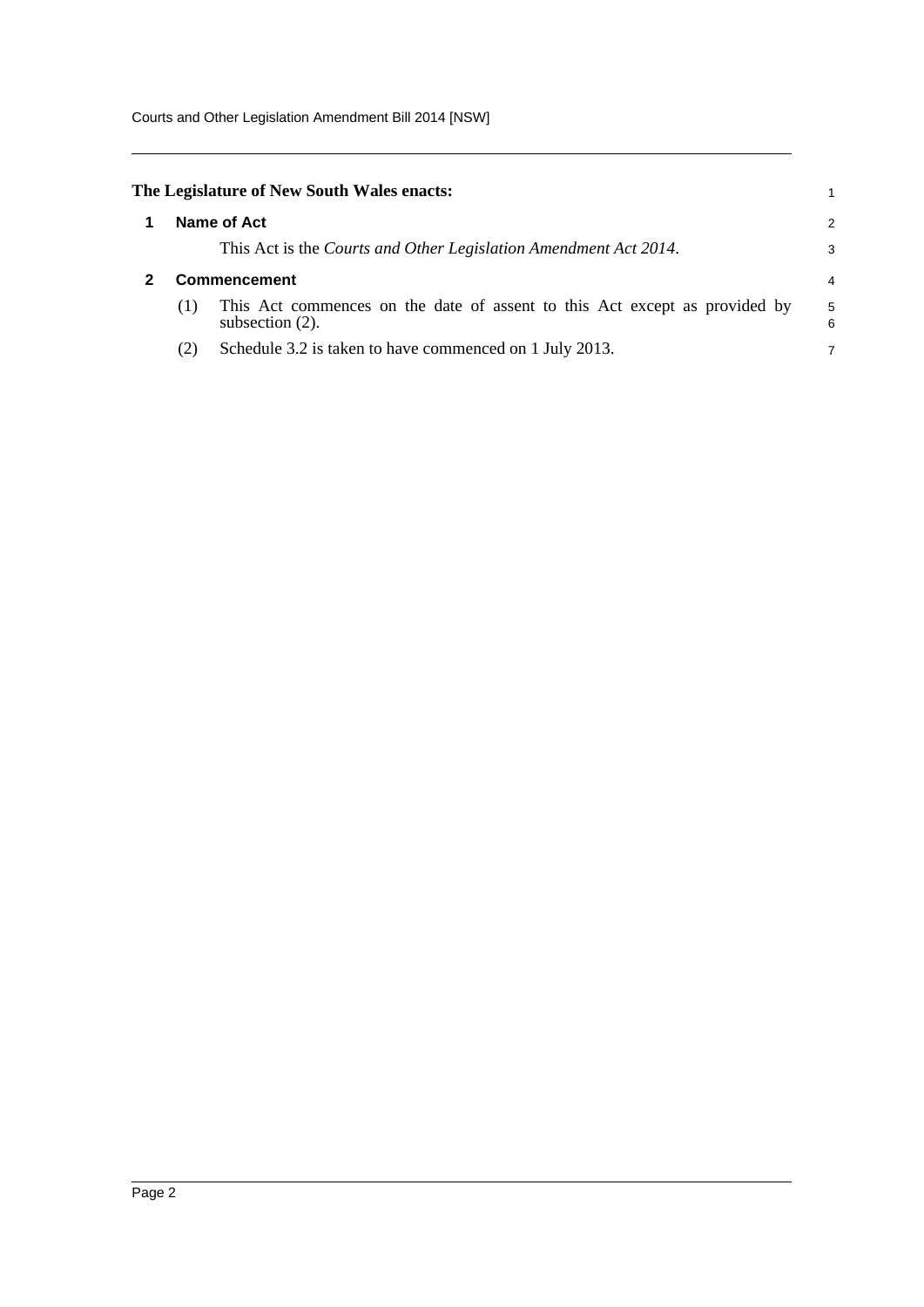<span id="page-6-0"></span>

| <b>Schedule 1</b>                               | Amendments relating to annual reports     |                                                                                                                                                                                                                                                                                                                                                                                 | $\mathbf{1}$                                                                                                                                                                                                                                                                                                                                                                                                                                                                                                                                                                                                                                                                                                                                                                                                                                                                                                                                                                                                                                                                                                                                                                                                                                                                                                                       |  |
|-------------------------------------------------|-------------------------------------------|---------------------------------------------------------------------------------------------------------------------------------------------------------------------------------------------------------------------------------------------------------------------------------------------------------------------------------------------------------------------------------|------------------------------------------------------------------------------------------------------------------------------------------------------------------------------------------------------------------------------------------------------------------------------------------------------------------------------------------------------------------------------------------------------------------------------------------------------------------------------------------------------------------------------------------------------------------------------------------------------------------------------------------------------------------------------------------------------------------------------------------------------------------------------------------------------------------------------------------------------------------------------------------------------------------------------------------------------------------------------------------------------------------------------------------------------------------------------------------------------------------------------------------------------------------------------------------------------------------------------------------------------------------------------------------------------------------------------------|--|
|                                                 |                                           |                                                                                                                                                                                                                                                                                                                                                                                 | 2                                                                                                                                                                                                                                                                                                                                                                                                                                                                                                                                                                                                                                                                                                                                                                                                                                                                                                                                                                                                                                                                                                                                                                                                                                                                                                                                  |  |
|                                                 |                                           |                                                                                                                                                                                                                                                                                                                                                                                 | 3                                                                                                                                                                                                                                                                                                                                                                                                                                                                                                                                                                                                                                                                                                                                                                                                                                                                                                                                                                                                                                                                                                                                                                                                                                                                                                                                  |  |
|                                                 |                                           |                                                                                                                                                                                                                                                                                                                                                                                 | 4                                                                                                                                                                                                                                                                                                                                                                                                                                                                                                                                                                                                                                                                                                                                                                                                                                                                                                                                                                                                                                                                                                                                                                                                                                                                                                                                  |  |
| (3)                                             | Clerk of that House of Parliament.        |                                                                                                                                                                                                                                                                                                                                                                                 | 5<br>$\,6\,$<br>$\overline{7}$                                                                                                                                                                                                                                                                                                                                                                                                                                                                                                                                                                                                                                                                                                                                                                                                                                                                                                                                                                                                                                                                                                                                                                                                                                                                                                     |  |
| A report presented under subsection (3):<br>(4) |                                           |                                                                                                                                                                                                                                                                                                                                                                                 |                                                                                                                                                                                                                                                                                                                                                                                                                                                                                                                                                                                                                                                                                                                                                                                                                                                                                                                                                                                                                                                                                                                                                                                                                                                                                                                                    |  |
|                                                 | (a)<br>the House, and                     |                                                                                                                                                                                                                                                                                                                                                                                 | 9<br>10                                                                                                                                                                                                                                                                                                                                                                                                                                                                                                                                                                                                                                                                                                                                                                                                                                                                                                                                                                                                                                                                                                                                                                                                                                                                                                                            |  |
|                                                 | (b)                                       |                                                                                                                                                                                                                                                                                                                                                                                 | 11                                                                                                                                                                                                                                                                                                                                                                                                                                                                                                                                                                                                                                                                                                                                                                                                                                                                                                                                                                                                                                                                                                                                                                                                                                                                                                                                 |  |
|                                                 | (c)<br>authority of the House, and        |                                                                                                                                                                                                                                                                                                                                                                                 | 12<br>13                                                                                                                                                                                                                                                                                                                                                                                                                                                                                                                                                                                                                                                                                                                                                                                                                                                                                                                                                                                                                                                                                                                                                                                                                                                                                                                           |  |
|                                                 | is to be recorded:<br>(d)                 |                                                                                                                                                                                                                                                                                                                                                                                 | 14                                                                                                                                                                                                                                                                                                                                                                                                                                                                                                                                                                                                                                                                                                                                                                                                                                                                                                                                                                                                                                                                                                                                                                                                                                                                                                                                 |  |
|                                                 | (i)                                       |                                                                                                                                                                                                                                                                                                                                                                                 | 15<br>16                                                                                                                                                                                                                                                                                                                                                                                                                                                                                                                                                                                                                                                                                                                                                                                                                                                                                                                                                                                                                                                                                                                                                                                                                                                                                                                           |  |
|                                                 | (ii)                                      |                                                                                                                                                                                                                                                                                                                                                                                 | 17<br>18                                                                                                                                                                                                                                                                                                                                                                                                                                                                                                                                                                                                                                                                                                                                                                                                                                                                                                                                                                                                                                                                                                                                                                                                                                                                                                                           |  |
|                                                 | by the Clerk.                             |                                                                                                                                                                                                                                                                                                                                                                                 | 19<br>20                                                                                                                                                                                                                                                                                                                                                                                                                                                                                                                                                                                                                                                                                                                                                                                                                                                                                                                                                                                                                                                                                                                                                                                                                                                                                                                           |  |
|                                                 |                                           |                                                                                                                                                                                                                                                                                                                                                                                 | 21                                                                                                                                                                                                                                                                                                                                                                                                                                                                                                                                                                                                                                                                                                                                                                                                                                                                                                                                                                                                                                                                                                                                                                                                                                                                                                                                 |  |
|                                                 |                                           |                                                                                                                                                                                                                                                                                                                                                                                 | 22                                                                                                                                                                                                                                                                                                                                                                                                                                                                                                                                                                                                                                                                                                                                                                                                                                                                                                                                                                                                                                                                                                                                                                                                                                                                                                                                 |  |
|                                                 |                                           |                                                                                                                                                                                                                                                                                                                                                                                 | 23                                                                                                                                                                                                                                                                                                                                                                                                                                                                                                                                                                                                                                                                                                                                                                                                                                                                                                                                                                                                                                                                                                                                                                                                                                                                                                                                 |  |
|                                                 |                                           |                                                                                                                                                                                                                                                                                                                                                                                 | 24                                                                                                                                                                                                                                                                                                                                                                                                                                                                                                                                                                                                                                                                                                                                                                                                                                                                                                                                                                                                                                                                                                                                                                                                                                                                                                                                 |  |
| Insert before section $16(1)$ :                 |                                           |                                                                                                                                                                                                                                                                                                                                                                                 |                                                                                                                                                                                                                                                                                                                                                                                                                                                                                                                                                                                                                                                                                                                                                                                                                                                                                                                                                                                                                                                                                                                                                                                                                                                                                                                                    |  |
| (1A)                                            |                                           |                                                                                                                                                                                                                                                                                                                                                                                 | 26<br>27                                                                                                                                                                                                                                                                                                                                                                                                                                                                                                                                                                                                                                                                                                                                                                                                                                                                                                                                                                                                                                                                                                                                                                                                                                                                                                                           |  |
|                                                 |                                           |                                                                                                                                                                                                                                                                                                                                                                                 | 28                                                                                                                                                                                                                                                                                                                                                                                                                                                                                                                                                                                                                                                                                                                                                                                                                                                                                                                                                                                                                                                                                                                                                                                                                                                                                                                                 |  |
|                                                 |                                           |                                                                                                                                                                                                                                                                                                                                                                                 | 29                                                                                                                                                                                                                                                                                                                                                                                                                                                                                                                                                                                                                                                                                                                                                                                                                                                                                                                                                                                                                                                                                                                                                                                                                                                                                                                                 |  |
| (6)                                             | than the Presiding Officer of that House. |                                                                                                                                                                                                                                                                                                                                                                                 | 30<br>31<br>32<br>33                                                                                                                                                                                                                                                                                                                                                                                                                                                                                                                                                                                                                                                                                                                                                                                                                                                                                                                                                                                                                                                                                                                                                                                                                                                                                                               |  |
| (7)                                             | A report presented under subsection (6):  |                                                                                                                                                                                                                                                                                                                                                                                 | 34                                                                                                                                                                                                                                                                                                                                                                                                                                                                                                                                                                                                                                                                                                                                                                                                                                                                                                                                                                                                                                                                                                                                                                                                                                                                                                                                 |  |
|                                                 | (a)<br>made to the House, and             |                                                                                                                                                                                                                                                                                                                                                                                 | 35<br>36                                                                                                                                                                                                                                                                                                                                                                                                                                                                                                                                                                                                                                                                                                                                                                                                                                                                                                                                                                                                                                                                                                                                                                                                                                                                                                                           |  |
|                                                 | (b)                                       |                                                                                                                                                                                                                                                                                                                                                                                 | 37                                                                                                                                                                                                                                                                                                                                                                                                                                                                                                                                                                                                                                                                                                                                                                                                                                                                                                                                                                                                                                                                                                                                                                                                                                                                                                                                 |  |
|                                                 | (c)<br>authority of the House, and        |                                                                                                                                                                                                                                                                                                                                                                                 | 38<br>39                                                                                                                                                                                                                                                                                                                                                                                                                                                                                                                                                                                                                                                                                                                                                                                                                                                                                                                                                                                                                                                                                                                                                                                                                                                                                                                           |  |
|                                                 |                                           | <b>Anti-Discrimination Act 1977 No 48</b><br><b>Section 122 Annual report</b><br>Insert after section $122(2)$ :<br><b>Inspector of Custodial Services Act 2012 No 55</b><br>Section 13 Other reports to be provided to Parliament<br>Omit the section.<br>Section 16 Provisions relating to reports to Parliament<br>Section 16 (6) and (7)<br>Insert after section 16 $(5)$ : | If a House of Parliament is not sitting when the Minister seeks to lay the report<br>before it, the Minister is to cause a copy of the report to be presented to the<br>is, on presentation and for all purposes, taken to have been laid before<br>may be printed by authority of the Clerk of the House, and<br>if so printed, is taken to be a document published by or under the<br>in the case of the Legislative Council—in the Minutes of the<br>Proceedings of the Legislative Council, and<br>in the case of the Legislative Assembly—in the Votes and<br>Proceedings of the Legislative Assembly,<br>on the first sitting day of the House after receipt of the copy of the report<br>Any report to Parliament made by the Inspector under this Act is to be made<br>by furnishing the report to the Presiding Officer of each House of Parliament.<br>If the report is an annual report under section 12 and a House of Parliament is<br>not sitting when the Inspector seeks to make the report to that House, the<br>Inspector may furnish the report to the Clerk of that House of Parliament rather<br>is, when furnished to the Clerk and for all purposes, taken to have been<br>may be printed by authority of the Clerk of the House, and<br>if so printed, is taken to be a document published by or under the |  |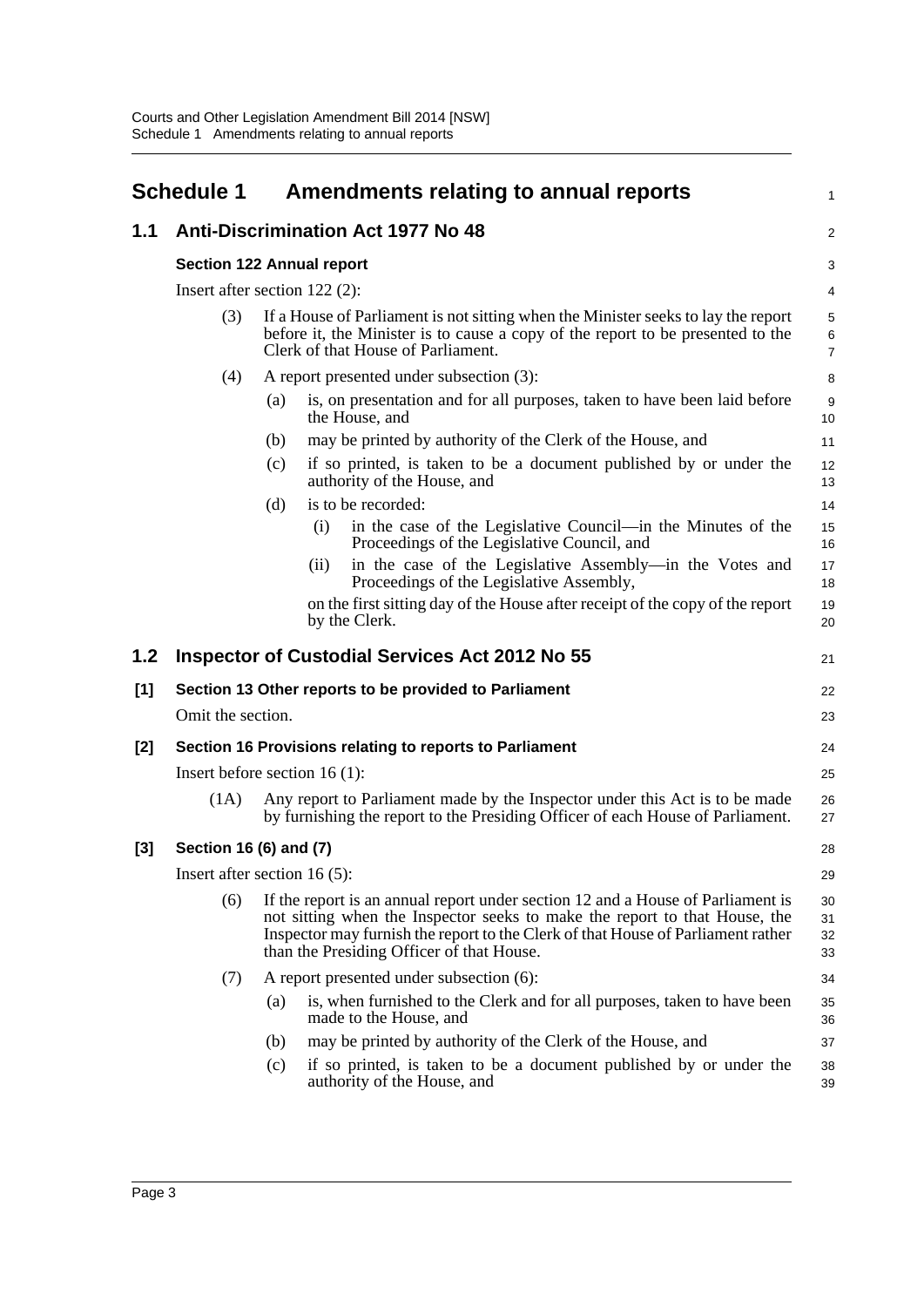|     |                                 | (d) | is to be recorded:                                                                                                                                                                                                         | $\mathbf{1}$                 |
|-----|---------------------------------|-----|----------------------------------------------------------------------------------------------------------------------------------------------------------------------------------------------------------------------------|------------------------------|
|     |                                 |     | (i)<br>in the case of the Legislative Council—in the Minutes of the<br>Proceedings of the Legislative Council, and                                                                                                         | $\boldsymbol{2}$<br>3        |
|     |                                 |     | in the case of the Legislative Assembly—in the Votes and<br>(i)<br>Proceedings of the Legislative Assembly,                                                                                                                | $\overline{\mathbf{4}}$<br>5 |
|     |                                 |     | on the first sitting day of the House after receipt of the report by the<br>Clerk.                                                                                                                                         | 6<br>$\overline{7}$          |
| 1.3 |                                 |     | <b>Professional Standards Act 1994 No 81</b>                                                                                                                                                                               | 8                            |
|     | <b>Section 47 Annual report</b> |     |                                                                                                                                                                                                                            | 9                            |
|     | Insert after section 47 $(2)$ : |     |                                                                                                                                                                                                                            | 10                           |
|     | (2A)                            |     | If a House of Parliament is not sitting when the Minister seeks to lay the report<br>before it, the Minister is to cause a copy of the report to be presented to the<br>Clerk of that House of Parliament.                 | 11<br>12<br>13               |
|     | (2B)                            |     | A report presented under subsection (2A):                                                                                                                                                                                  | 14                           |
|     |                                 | (a) | is, on presentation and for all purposes, taken to have been laid before<br>the House, and                                                                                                                                 | 15<br>16                     |
|     |                                 | (b) | may be printed by authority of the Clerk of the House, and                                                                                                                                                                 | 17                           |
|     |                                 | (c) | if so printed, is taken to be a document published by or under the<br>authority of the House, and                                                                                                                          | 18<br>19                     |
|     |                                 | (d) | is to be recorded:                                                                                                                                                                                                         | 20                           |
|     |                                 |     | in the case of the Legislative Council—in the Minutes of the<br>(i)<br>Proceedings of the Legislative Council, and                                                                                                         | 21<br>22                     |
|     |                                 |     | in the case of the Legislative Assembly—in the Votes and<br>(ii)<br>Proceedings of the Legislative Assembly,                                                                                                               | 23<br>24                     |
|     |                                 |     | on the first sitting day of the House after receipt of the copy of the report<br>by the Clerk.                                                                                                                             | 25<br>26                     |
| 1.4 |                                 |     | <b>Public Defenders Act 1995 No 28</b>                                                                                                                                                                                     | 27                           |
|     | <b>Section 17 Annual report</b> |     |                                                                                                                                                                                                                            | 28                           |
|     | Insert after section $17(2)$ :  |     |                                                                                                                                                                                                                            | 29                           |
|     | (3)                             |     | If a House of Parliament is not sitting when the Attorney General seeks to lay<br>the report before it, the Attorney General is to cause a copy of the report to be<br>presented to the Clerk of that House of Parliament. | 30<br>31<br>32               |
|     | (4)                             |     | A report presented under subsection (3):                                                                                                                                                                                   | 33                           |
|     |                                 | (a) | is, on presentation and for all purposes, taken to have been laid before<br>the House, and                                                                                                                                 | 34<br>35                     |
|     |                                 | (b) | may be printed by authority of the Clerk of the House, and                                                                                                                                                                 | 36                           |
|     |                                 | (c) | if so printed, is taken to be a document published by or under the<br>authority of the House, and                                                                                                                          | 37<br>38                     |
|     |                                 | (d) | is to be recorded:                                                                                                                                                                                                         | 39                           |
|     |                                 |     | in the case of the Legislative Council—in the Minutes of the<br>(i)<br>Proceedings of the Legislative Council, and                                                                                                         | 40<br>41                     |
|     |                                 |     |                                                                                                                                                                                                                            |                              |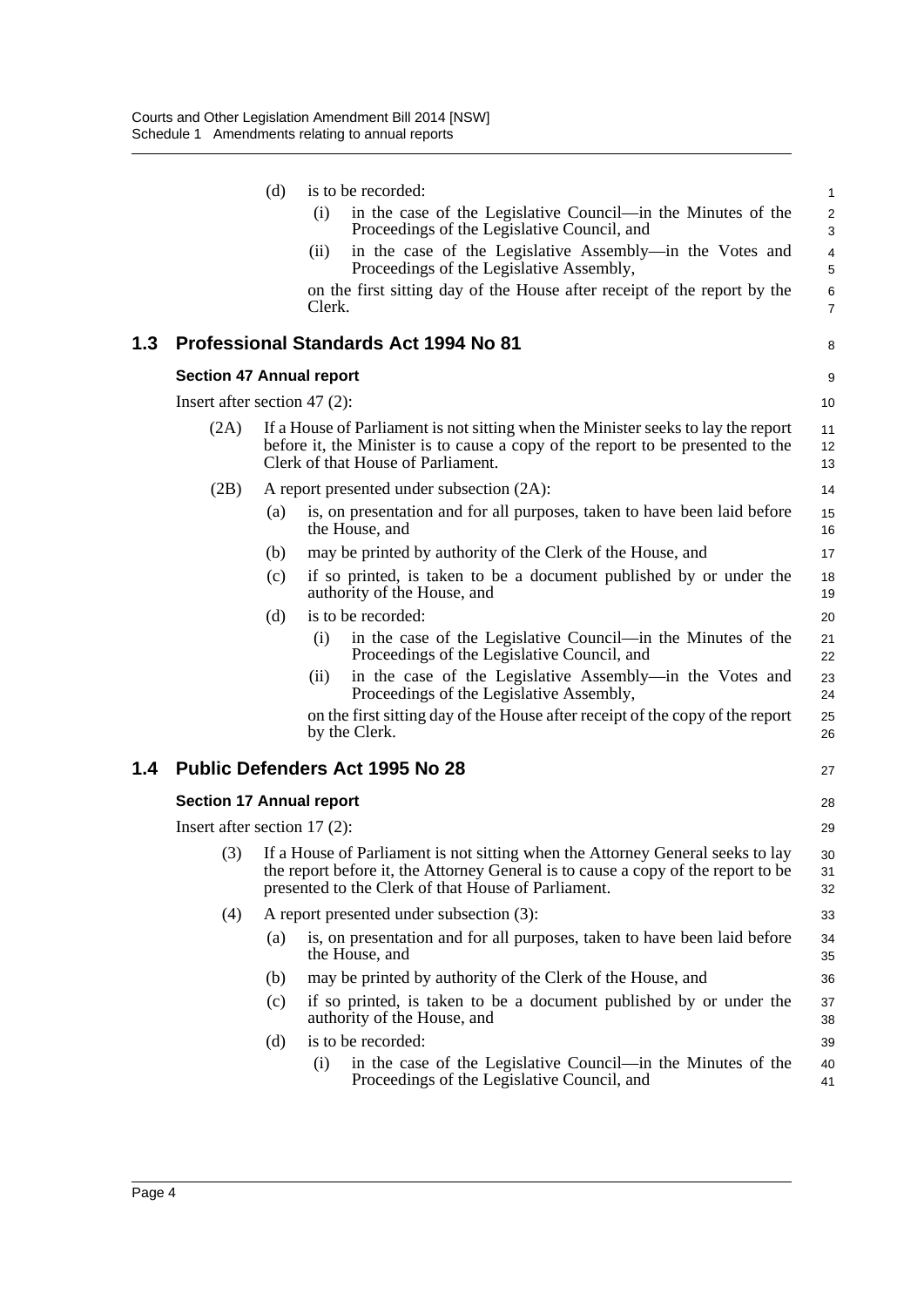|     |                                 |     | in the case of the Legislative Assembly—in the Votes and<br>(ii)<br>Proceedings of the Legislative Assembly,                                                                                               | $\mathbf{1}$<br>2 |
|-----|---------------------------------|-----|------------------------------------------------------------------------------------------------------------------------------------------------------------------------------------------------------------|-------------------|
|     |                                 |     | on the first sitting day of the House after receipt of the copy of the report                                                                                                                              | 3                 |
|     |                                 |     | by the Clerk.                                                                                                                                                                                              | $\overline{4}$    |
| 1.5 |                                 |     | <b>Workplace Surveillance Act 2005 No 47</b>                                                                                                                                                               | 5                 |
|     | <b>Section 42 Annual report</b> |     |                                                                                                                                                                                                            | 6                 |
|     | Insert after section 42 $(1)$ : |     |                                                                                                                                                                                                            | $\overline{7}$    |
|     | (1A)                            |     | If a House of Parliament is not sitting when the Minister seeks to lay the report<br>before it, the Minister is to cause a copy of the report to be presented to the<br>Clerk of that House of Parliament. | 8<br>9<br>10      |
|     | (1B)                            |     | A report presented under subsection (1A):                                                                                                                                                                  | 11                |
|     |                                 | (a) | is, on presentation and for all purposes, taken to have been laid before<br>the House, and                                                                                                                 | 12<br>13          |
|     |                                 | (b) | may be printed by authority of the Clerk of the House, and                                                                                                                                                 | 14                |
|     |                                 | (c) | if so printed, is taken to be a document published by or under the<br>authority of the House, and                                                                                                          | 15<br>16          |
|     |                                 | (d) | is to be recorded:                                                                                                                                                                                         | 17                |
|     |                                 |     | in the case of the Legislative Council—in the Minutes of the<br>(i)<br>Proceedings of the Legislative Council, and                                                                                         | 18<br>19          |
|     |                                 |     | in the case of the Legislative Assembly—in the Votes and<br>(ii)<br>Proceedings of the Legislative Assembly,                                                                                               | 20<br>21          |
|     |                                 |     | on the first sitting day of the House after receipt of the copy of the report<br>by the Clerk.                                                                                                             | 22<br>23          |
|     |                                 |     |                                                                                                                                                                                                            |                   |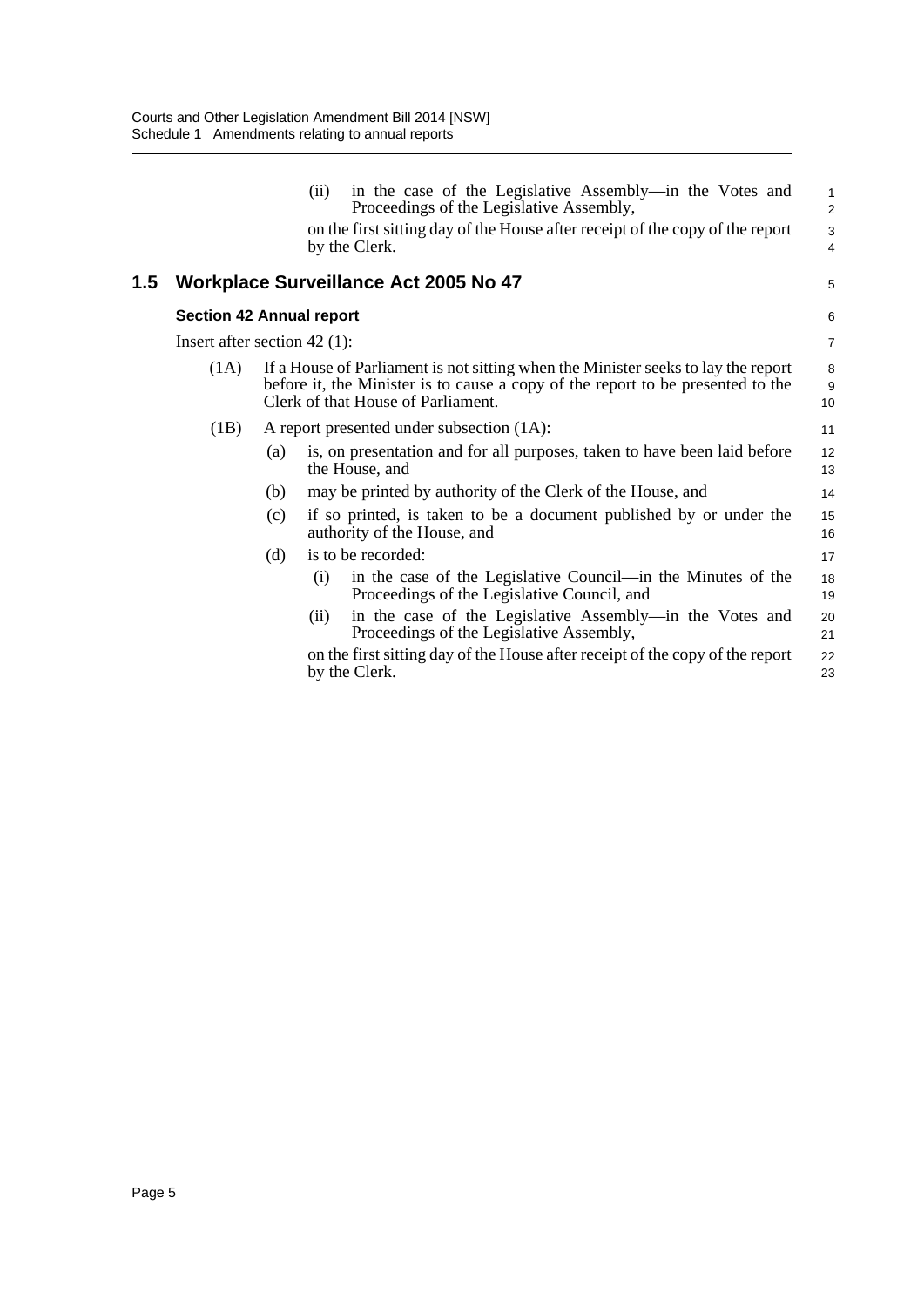<span id="page-9-0"></span>

|       | <b>Schedule 2</b> |                   | Amendments relating to justices of the peace                                                                                                                                                                                                                                                                                                                                                                                | 1                                |
|-------|-------------------|-------------------|-----------------------------------------------------------------------------------------------------------------------------------------------------------------------------------------------------------------------------------------------------------------------------------------------------------------------------------------------------------------------------------------------------------------------------|----------------------------------|
| 2.1   |                   |                   | Justices of the Peace Act 2002 No 27                                                                                                                                                                                                                                                                                                                                                                                        | $\overline{a}$                   |
| $[1]$ |                   |                   | Section 4 Appointment of justices of the peace                                                                                                                                                                                                                                                                                                                                                                              | 3                                |
|       |                   |                   | Insert "(subject to the regulations)" after "appointment" in section 4 (3).                                                                                                                                                                                                                                                                                                                                                 | 4                                |
| [2]   |                   | Section 4 (3A)    |                                                                                                                                                                                                                                                                                                                                                                                                                             | 5                                |
|       |                   |                   | Insert after section $4(3)$ :                                                                                                                                                                                                                                                                                                                                                                                               | 6                                |
|       |                   | (3A)              | A regulation under subsection (3) cannot provide for a reduction of the term<br>of office of any justice of the peace by more than 1 year and cannot provide<br>for an extension of the term of office of any justice of the peace by more than<br>2 years.                                                                                                                                                                 | 7<br>8<br>9<br>10                |
| [3]   |                   | Section 4 (4)     |                                                                                                                                                                                                                                                                                                                                                                                                                             | 11                               |
|       |                   |                   | Omit "subsection (3)". Insert instead "subsections (3) and (3A)".                                                                                                                                                                                                                                                                                                                                                           | 12                               |
| [4]   |                   | <b>Section 9A</b> |                                                                                                                                                                                                                                                                                                                                                                                                                             | 13                               |
|       |                   |                   | Insert after section 9:                                                                                                                                                                                                                                                                                                                                                                                                     | 14                               |
|       | <b>9A</b>         |                   | <b>Suspension</b>                                                                                                                                                                                                                                                                                                                                                                                                           | 15                               |
|       |                   | (1)               | The Minister may at any time suspend a justice of the peace from office.                                                                                                                                                                                                                                                                                                                                                    | 16                               |
|       |                   | (2)               | Without limiting subsection (1), the Minister may at any time suspend a justice<br>of the peace from office:                                                                                                                                                                                                                                                                                                                | 17<br>18                         |
|       |                   |                   | if the person is charged with an offence referred to in section $9(3)(c)$ , or<br>(a)                                                                                                                                                                                                                                                                                                                                       | 19                               |
|       |                   |                   | in any of the circumstances set out in section $9(3)(a)$ –(d), or<br>(b)                                                                                                                                                                                                                                                                                                                                                    | 20                               |
|       |                   |                   | in any other circumstances prescribed by the regulations.<br>(c)                                                                                                                                                                                                                                                                                                                                                            | 21                               |
|       |                   | (3)               | A suspension takes effect on the day on which written notice of the suspension<br>is given to the justice of the peace concerned or at such later time as may be<br>specified in the notice.                                                                                                                                                                                                                                | 22<br>23<br>24                   |
|       |                   | (4)               | A person who is suspended under this section is taken not to be a justice of the<br>peace and cannot exercise any function of a justice of the peace during that<br>suspension.                                                                                                                                                                                                                                             | 25<br>26<br>27                   |
|       |                   | (5)               | The purported exercise of any function by a justice of the peace during any<br>period that the justice of the peace is suspended cannot be used to challenge or<br>call into question any document or other thing unless the person relying on the<br>document or other thing knew, or ought reasonably to have known, that the<br>justice of the peace was suspended when purporting to exercise the relevant<br>function. | 28<br>29<br>30<br>31<br>32<br>33 |
|       |                   | (6)               | A suspension ceases to have effect when it is withdrawn by the Minister by<br>notice in writing given to the person who is suspended.                                                                                                                                                                                                                                                                                       | 34<br>35                         |
| [5]   |                   |                   | <b>Schedule 1 Savings and transitional provisions</b>                                                                                                                                                                                                                                                                                                                                                                       | 36                               |
|       |                   |                   | Omit clause 1 (1). Insert instead:                                                                                                                                                                                                                                                                                                                                                                                          | 37                               |
|       |                   | (1)               | The regulations may contain provisions of a savings or transitional nature<br>consequent on the enactment of this Act or any Act that amends this Act.                                                                                                                                                                                                                                                                      | 38<br>39                         |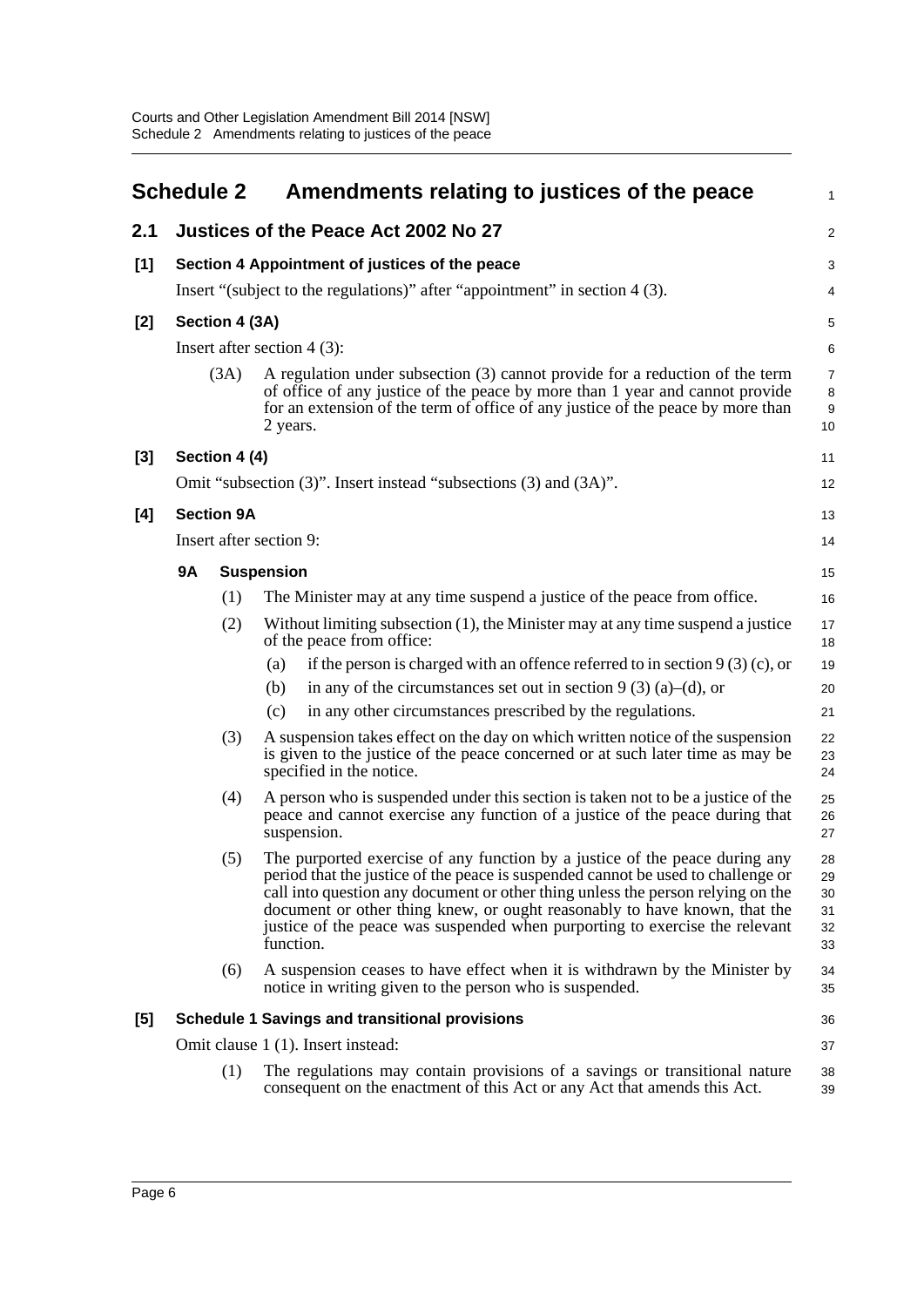| [6] | Schedule 1, clause 4         |                                                                                                                                                                                                                     |             |  |
|-----|------------------------------|---------------------------------------------------------------------------------------------------------------------------------------------------------------------------------------------------------------------|-------------|--|
|     | Insert after clause 3:       |                                                                                                                                                                                                                     | 2           |  |
|     | 4                            | Amendments made by Courts and Other Legislation Amendment Act 2014                                                                                                                                                  | 3           |  |
|     |                              | Section 4 (3A) as inserted by the <i>Courts and Other Legislation Amendment</i><br>Act 2014 extends to a term of office of a justice of the peace that was<br>commenced before the commencement of that subsection. | 4<br>5<br>6 |  |
|     |                              | 2.2 State Records Act 1998 No 17                                                                                                                                                                                    | 7           |  |
|     | <b>Section 3 Definitions</b> |                                                                                                                                                                                                                     | 8           |  |
|     |                              | Insert "or a justice of the peace within the meaning of the Justices of the Peace Act 2002"<br>after "Workers Compensation Act 1987" in the definition of <i>public office</i> in section 3 (1).                    | 9<br>10     |  |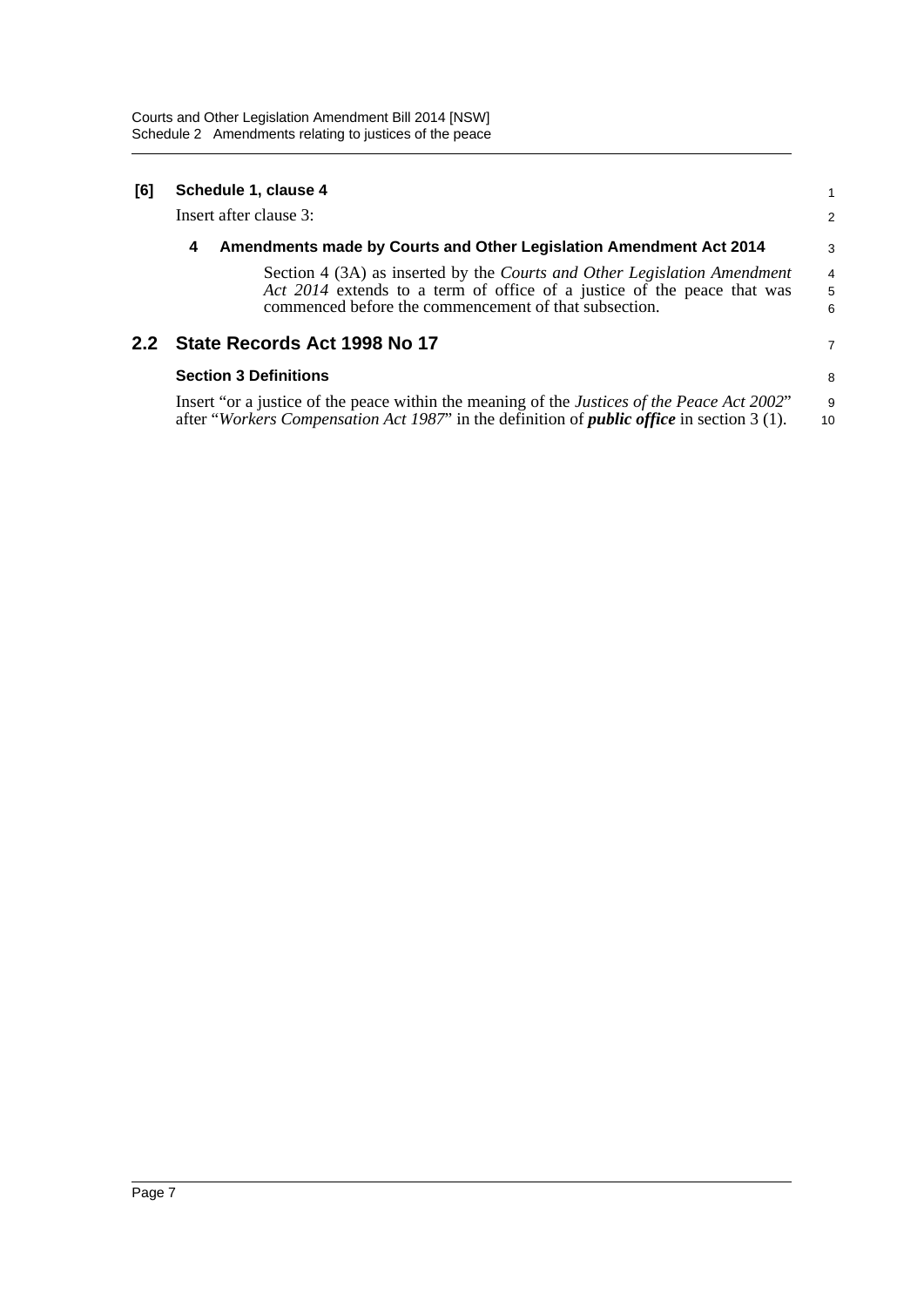<span id="page-11-0"></span>

|       | <b>Schedule 3</b>     | Amendments relating to judicial officers                                                                                                                                                                                                                                                                                                                                                                                                                    | 1                                |
|-------|-----------------------|-------------------------------------------------------------------------------------------------------------------------------------------------------------------------------------------------------------------------------------------------------------------------------------------------------------------------------------------------------------------------------------------------------------------------------------------------------------|----------------------------------|
| 3.1   |                       | <b>Industrial Relations Act 1996 No 17</b>                                                                                                                                                                                                                                                                                                                                                                                                                  | $\overline{c}$                   |
|       |                       | <b>Schedule 2 Provisions relating to members of Commission</b>                                                                                                                                                                                                                                                                                                                                                                                              | 3                                |
|       |                       | Insert after clause $10A(3)$ :                                                                                                                                                                                                                                                                                                                                                                                                                              | 4                                |
|       | (3A)                  | For the avoidance of doubt, a former member who held office as the President<br>cannot exercise the functions of the President and is not taken to be the<br>President.                                                                                                                                                                                                                                                                                     | 5<br>6<br>7                      |
| 3.2   |                       | Judges' Pensions Act 1953 No 41                                                                                                                                                                                                                                                                                                                                                                                                                             | 8                                |
| [1]   |                       | Section 13 Calculation of lump sum benefits                                                                                                                                                                                                                                                                                                                                                                                                                 | 9                                |
|       |                       | Omit "0.09" from the formula in section 13 (1). Insert instead "S".                                                                                                                                                                                                                                                                                                                                                                                         | 10                               |
| [2]   | <b>Section 13 (1)</b> |                                                                                                                                                                                                                                                                                                                                                                                                                                                             | 11                               |
|       |                       | Insert after " $\bm{B}$ represents the amount to be ascertained.":                                                                                                                                                                                                                                                                                                                                                                                          | 12                               |
|       |                       | S represents the superannuation guarantee.                                                                                                                                                                                                                                                                                                                                                                                                                  | 13                               |
| [3]   | Section 13 (1A)       |                                                                                                                                                                                                                                                                                                                                                                                                                                                             | 14                               |
|       |                       | Insert after section 13 $(1)$ :                                                                                                                                                                                                                                                                                                                                                                                                                             | 15                               |
|       | (1A)                  | More than one calculation is required under subsection (1) if the<br>superannuation guarantee level changes during the years of service of a judge<br>or acting judge. In such a case, separate calculations are to be made in respect<br>of each such level with Y being limited to the years of service (calculated on<br>a daily basis) of the judge or acting judge during the period when the<br>superannuation guarantee is at that particular level. | 16<br>17<br>18<br>19<br>20<br>21 |
| [4]   | <b>Section 13 (2)</b> |                                                                                                                                                                                                                                                                                                                                                                                                                                                             | 22                               |
|       |                       | Insert in alphabetical order:                                                                                                                                                                                                                                                                                                                                                                                                                               | 23                               |
|       |                       | superannuation guarantee means:                                                                                                                                                                                                                                                                                                                                                                                                                             | 24                               |
|       |                       | before 1 July $2013 - 9\%$ , or<br>(a)<br>(b)<br>for any other time—the charge percentage specified at the time in<br>section 19 (2) of the Superannuation Guarantee (Administration) Act<br>1992 of the Commonwealth.                                                                                                                                                                                                                                      | 25<br>26<br>27<br>28             |
| $[5]$ |                       | <b>Schedule 1 Savings and transitional provisions</b>                                                                                                                                                                                                                                                                                                                                                                                                       | 29                               |
|       |                       | Omit clause 1 (1). Insert instead:                                                                                                                                                                                                                                                                                                                                                                                                                          | 30                               |
|       | (1)                   | The regulations may contain provisions of a savings or transitional nature<br>consequent on the enactment of this Act or any Act that amends this Act.                                                                                                                                                                                                                                                                                                      | 31<br>32                         |
| 3.3   |                       | <b>Judicial Officers Act 1986 No 100</b>                                                                                                                                                                                                                                                                                                                                                                                                                    | 33                               |
| $[1]$ |                       | Section 26 Dismissal of complaint by Conduct Division                                                                                                                                                                                                                                                                                                                                                                                                       | 34                               |
|       |                       | Insert at the end of the section:                                                                                                                                                                                                                                                                                                                                                                                                                           | 35                               |
|       | (2)                   | If the Conduct Division dismisses a complaint it must give a report to the<br>Commission setting out the Division's conclusions.                                                                                                                                                                                                                                                                                                                            | 36<br>37                         |
|       | (3)                   | The Commission must give a copy of the report to the judicial officer<br>concerned.                                                                                                                                                                                                                                                                                                                                                                         | 38<br>39                         |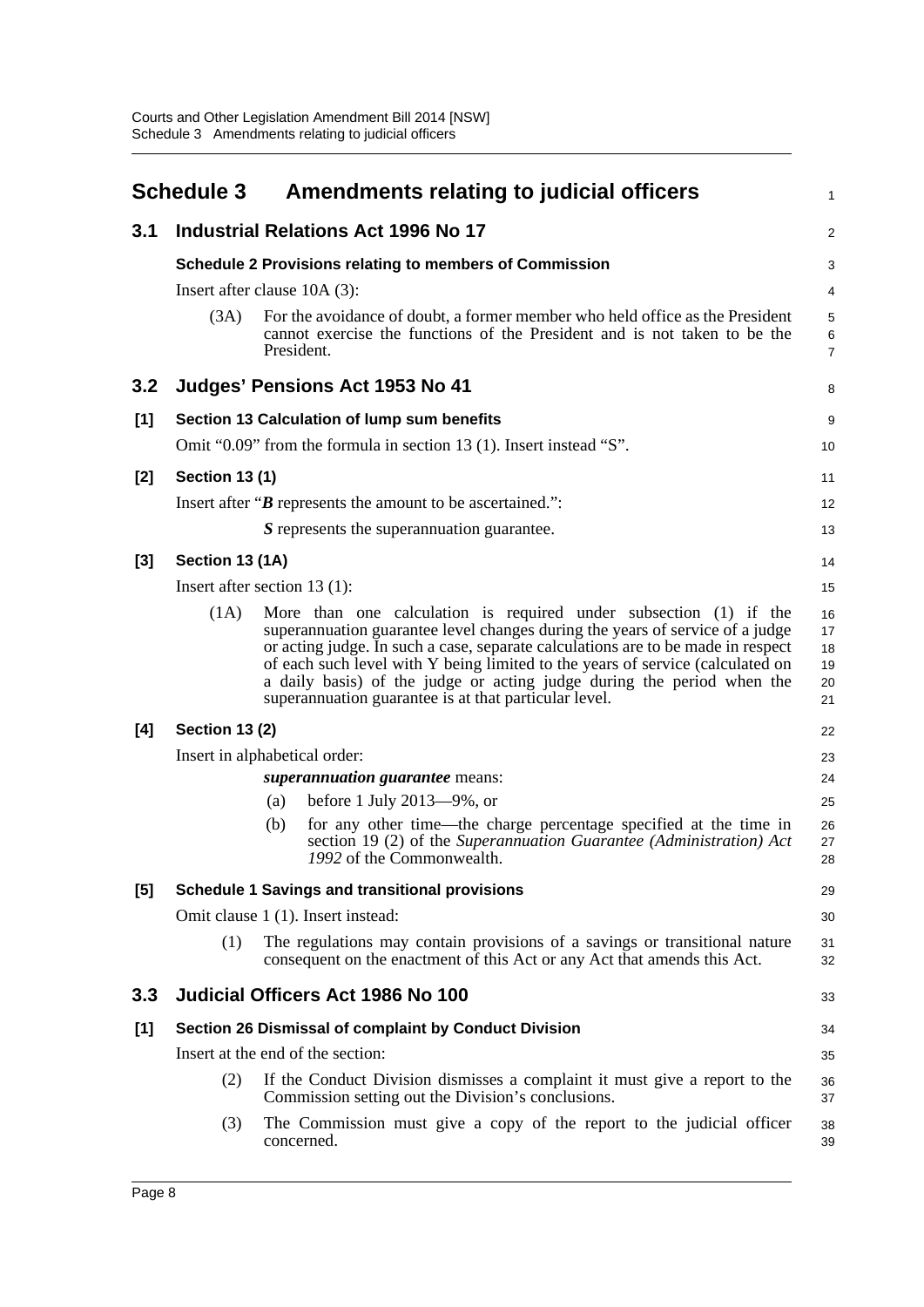|     | (4) | The Commission may give a copy of the report (or a summary of the report)<br>to the complainant unless the Conduct Division has notified the Commission<br>in writing that this should not occur. | $\mathbf{1}$<br>$\sqrt{2}$<br>3 |
|-----|-----|---------------------------------------------------------------------------------------------------------------------------------------------------------------------------------------------------|---------------------------------|
| [2] |     | Section 28 Substantiation of complaint                                                                                                                                                            | 4                               |
|     |     | Insert after section $28(3)$ :                                                                                                                                                                    | 5                               |
|     | (4) | A copy of a report under subsection (2) must also be given to the Commission.                                                                                                                     | 6                               |
|     | (5) | The Commission must give a copy of the report to the judicial officer<br>concerned.                                                                                                               | $\overline{7}$<br>8             |
|     | (6) | The Commission may give a copy of the report (or a summary of the report)<br>to the complainant unless the Conduct Division has notified the Commission<br>in writing that this should not occur. | 9<br>10<br>11                   |
| [3] |     | <b>Schedule 6 Savings and transitional provisions</b>                                                                                                                                             | 12                              |
|     |     | Omit clause 1 (1). Insert instead:                                                                                                                                                                | 13                              |
|     | (1) | The regulations may contain provisions of a savings or transitional nature<br>consequent on the enactment of this Act or any Act that amends this Act.                                            | 14<br>15                        |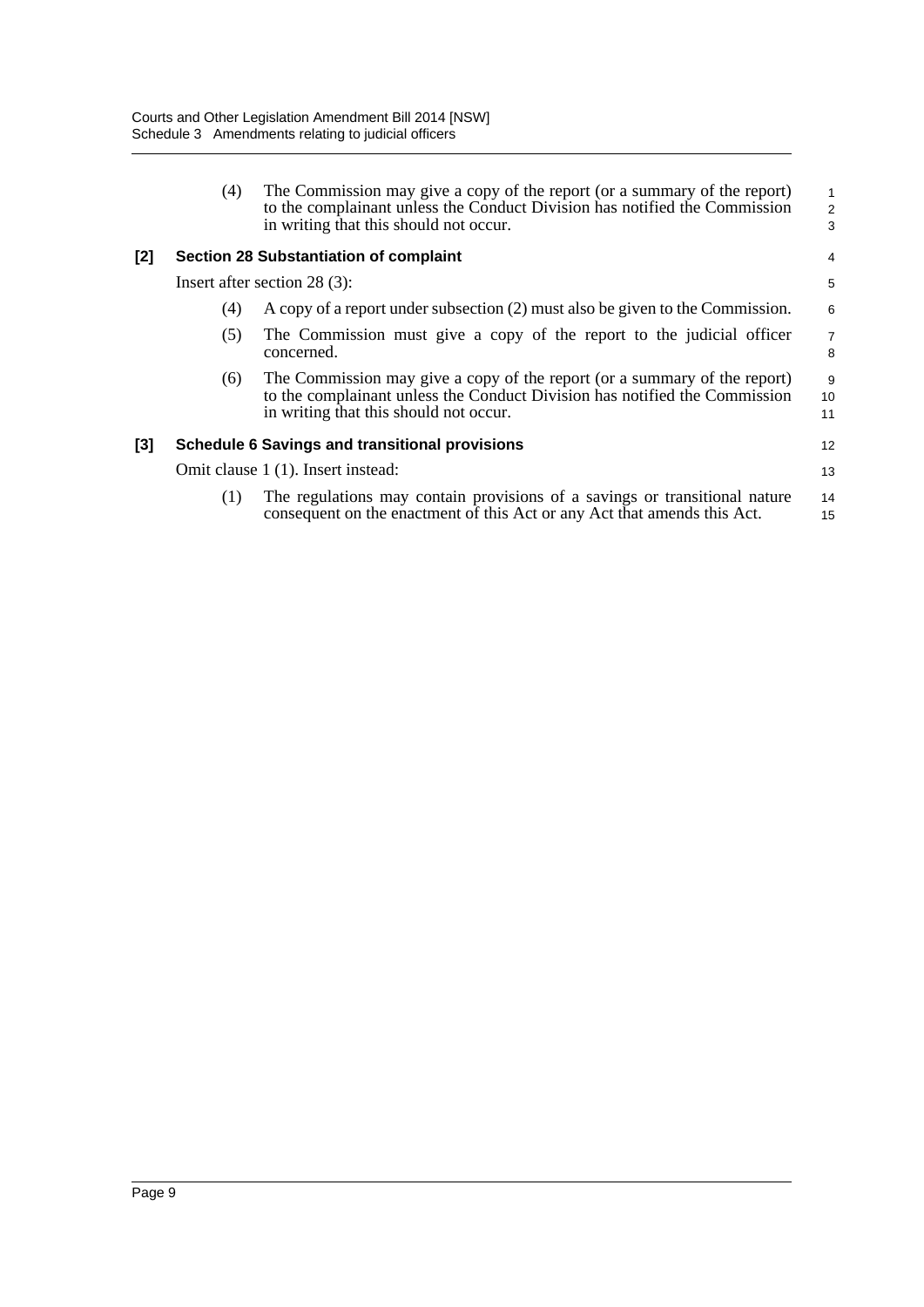<span id="page-13-0"></span>

|     | <b>Schedule 4</b>    |                 | Amendments relating to consular officers                                                                                                                                                    | $\mathbf{1}$                       |
|-----|----------------------|-----------------|---------------------------------------------------------------------------------------------------------------------------------------------------------------------------------------------|------------------------------------|
| 4.1 |                      |                 | <b>Conveyancing Act 1919 No 6</b>                                                                                                                                                           | 2                                  |
|     |                      |                 | Section 168 Verification of instruments executed out of New South Wales                                                                                                                     | 3                                  |
|     |                      | Oaths Act 1900. | Omit the definition of <i>Australian Consular Officer</i> from section 168 (5). Insert instead:<br><b>Australian Consular Officer</b> has the same meaning as in section 26 of the          | $\overline{4}$<br>$\mathbf 5$<br>6 |
| 4.2 | Oaths Act 1900 No 20 |                 |                                                                                                                                                                                             | $\overline{7}$                     |
|     |                      |                 | Section 26 Before whom oaths and affidavits may be taken                                                                                                                                    | 8                                  |
|     |                      |                 | Omit the definition of <i>Australian Consular Officer</i> from section 26 (2). Insert instead:                                                                                              | 9                                  |
|     |                      |                 | <b>Australian Consular Officer</b> means a person referred to in section $3$ (a)–(d) of<br>the <i>Consular Fees Act 1955</i> of the Commonwealth.                                           | 10<br>11                           |
|     |                      |                 | Note. Those paragraphs refer to:                                                                                                                                                            | 12                                 |
|     |                      | (a)             | an Australian Diplomatic Officer or an Australian Consular Officer, or                                                                                                                      | 13                                 |
|     |                      | (b)             | the person holding or acting in the office of Secretary of the Department<br>of Foreign Affairs and Trade or an officer of the Department acting with<br>the authority of the Secretary, or | 14<br>15<br>16                     |
|     |                      | (c)             | an employee of the Commonwealth authorised, in writing, by the<br>Secretary, or                                                                                                             | 17<br>18                           |
|     |                      | (d)             | an employee of the Australian Trade Commission authorised, in writing,<br>by the Secretary.                                                                                                 | 19<br>20                           |
| 4.3 |                      |                 | <b>Powers of Attorney Regulation 2011</b>                                                                                                                                                   | 21                                 |
|     | Act                  |                 | Schedule 1 Persons who may endorse documents under section 44 (1) (a) (ii) of the                                                                                                           | 22<br>23                           |
|     |                      |                 | Omit "Australian or British Consular Officers" from Part 2.                                                                                                                                 | 24                                 |
|     |                      |                 | Insert instead "Australian Consular Officers, or British Consular Officers, within the<br>meaning of section 26 of the <i>Oaths Act 1900</i> ,".                                            | 25<br>26                           |